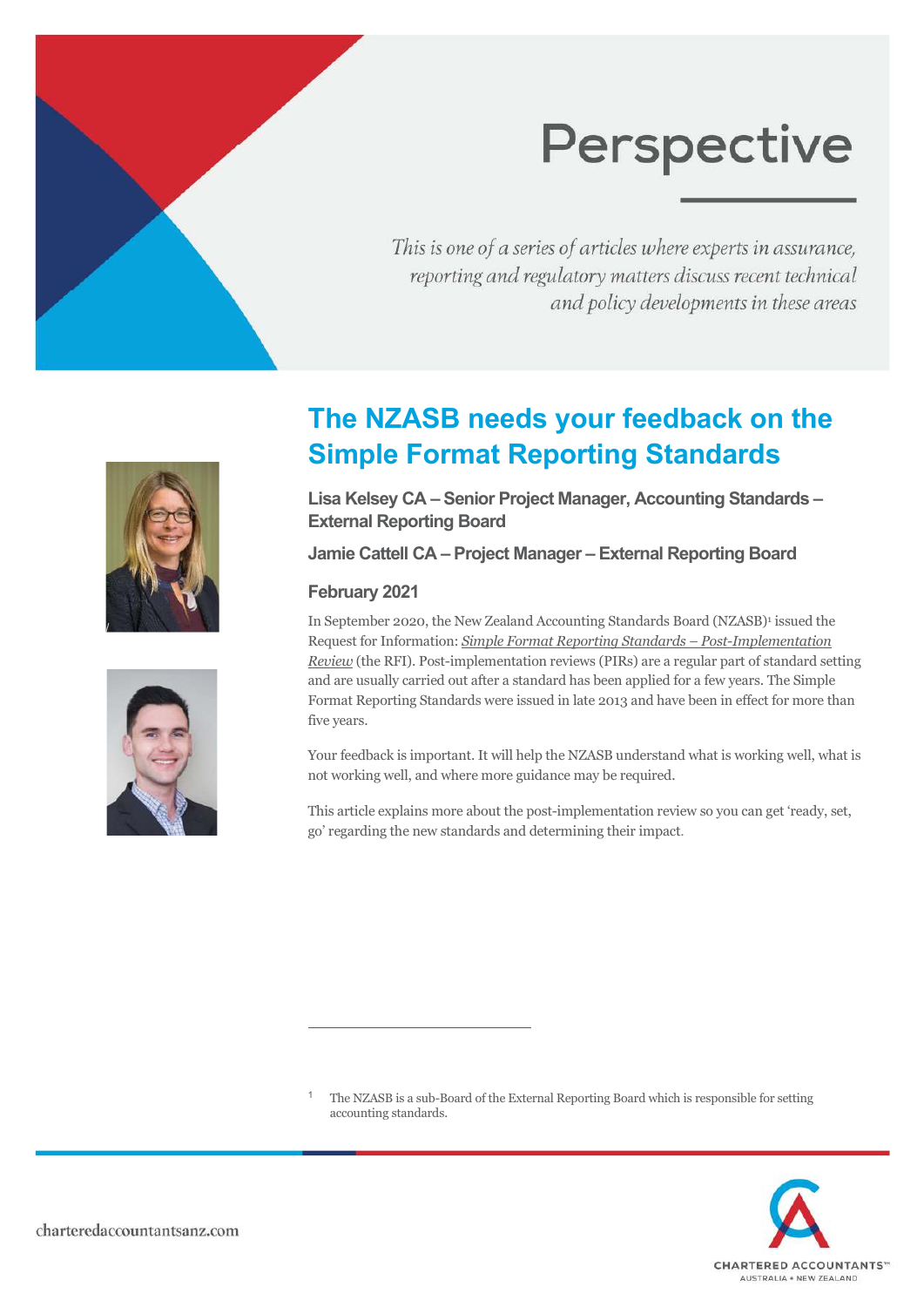

This is one of a series of articles where experts in assurance, reporting and regulatory matters discuss recent technical and policy developments in these areas

### **What are the Simple Format Reporting Standards?**

Many public benefit entities (PBEs), including registered charities and public sector entities, are required by legislation to prepare financial statements in accordance with accounting standards issued by the External Reporting Board (XRB).

The accounting standards are organised by tiers – smaller entities are subject to less complex requirements. Tier 4 entities are the smallest entities.

The Simple Format Reporting Standards set out the reporting requirements for PBEs which meet the Tier 3 and Tier 4 criteria.

The standards require that Tier 3 and Tier 4 PBEs produce a performance report. Performance reports are intended to meet the accountability and decision-making needs of a wide range of users, including their needs for financial and non-financial information.

The standards were also intended to improve the quality, consistency and comparability of the information reported by Tier 3 and Tier 4 PBEs.

The standards are written in less technical language than the Tier 1 and Tier 2 standards and focus on the transactions that were expected to be common in each tier.

There are four Simple Format Reporting Standards. In each tier there are two versions of the standard: one version for public sector PBEs and another for not-for-profit PBEs.

The Tier 3 standards establish accrual accounting requirements.

The Tier 4 standards establish cash accounting requirements.

|                   | <b>Criteria</b>                                                                                                           | <b>Standard applied</b>                                                                      |                                                                                             |
|-------------------|---------------------------------------------------------------------------------------------------------------------------|----------------------------------------------------------------------------------------------|---------------------------------------------------------------------------------------------|
|                   |                                                                                                                           | Not-for-Profit                                                                               | <b>Public Sector</b>                                                                        |
| Tier 3            | Does not have public accountability;<br>$\bullet$<br>Has total expenses $\leq$ \$2 million; and<br>Elects to be in Tier 3 | <b>Public Benefit Entity Simple</b><br><u>Format Reporting – Accrual</u><br>(Not-for-Profit) | <b>Public Benefit Entity Simple</b><br><u>Format Reporting – Accrual</u><br>(Public Sector) |
| Tier <sub>4</sub> | Does not have public accountability;<br>Has total operating payments ≤\$125,000; and<br>Elects to be in Tier 4            | <b>Public Benefit Entity Simple</b><br><u>Format Reporting – Cash</u><br>(Not-for-Profit)    | <b>Public Benefit Entity Simple</b><br><u>Format Reporting – Cash (Public</u><br>Sector)    |

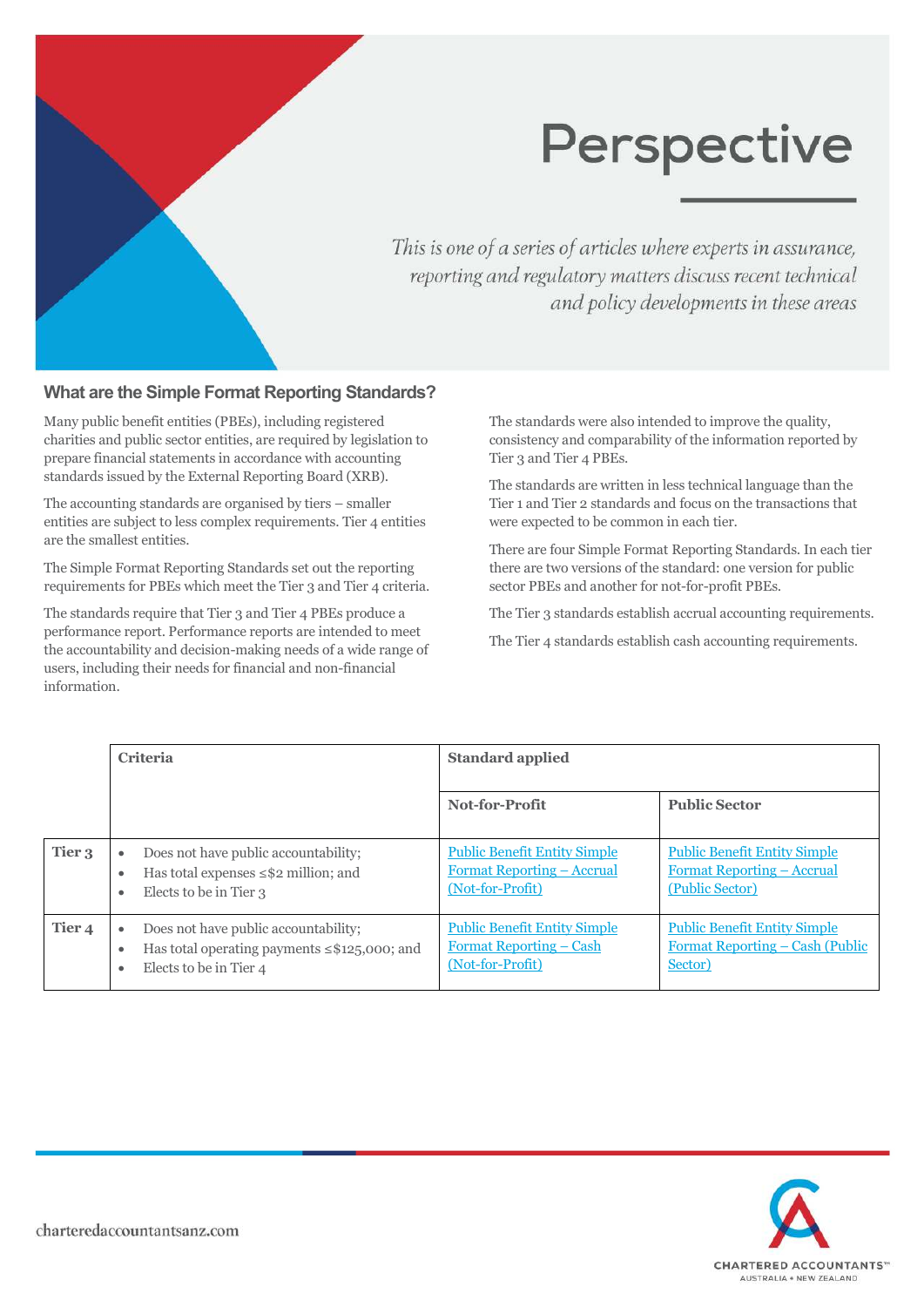This is one of a series of articles where experts in assurance, reporting and regulatory matters discuss recent technical and policy developments in these areas

What's working well? What's not working well? Is more quidance needed?

## **What is a post-implementation review?**

A post-implementation review (PIR) is a regular part of standard setting and is usually carried out once a new standard has been applied for a few years. The purpose of a PIR is to check whether a standard is working as intended and is achieving its original objective.

A PIR looks at:

- (a) whether the standard is working as intended;
- (b) whether any new issues have emerged since the standard was issued; and
- (c) whether the cost of applying the standard is consistent with expectations.

Your feedback is critical to help us answer these questions.

### *What is the scope of the review?*

In New Zealand, legislation sets out **who** is required to report using XRB standards while the XRB is responsible for accounting standards themselves.

The accounting standards set out **what** information entities are required to report and **how** it should be presented.

The scope of this review includes all four simple format reporting standards. It also includes the application

guidance and optional reporting templates issued by the XRB.

All of these documents are available on the [XRB Website.](http://www.xrb.govt.nz/)

### **What feedback is the NZASB looking for?**

We are seeking feedback on three questions.

#### *Question 1: Overall view of the standards*

What is your overall view on how the standards are working?

We want you to give us your overall impression of whether the standards are meeting their original objectives. For example:

- Do you think performance reports prepared using the standards provide the right kind of information?
- Do you think the standards have achieved their objective of being simple to apply?
- If not, why not and how do you think the standards could be improved?

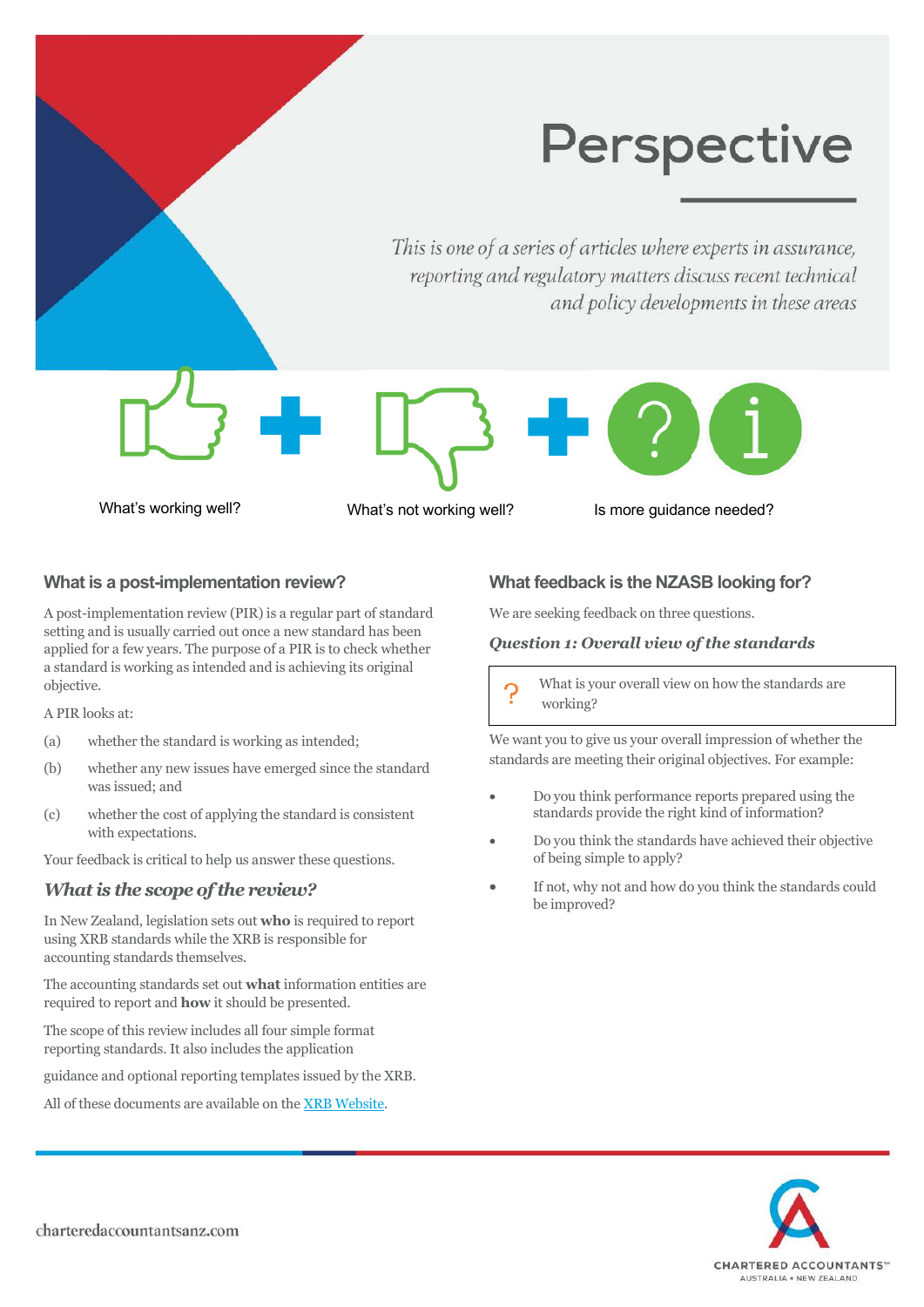

This is one of a series of articles where experts in assurance, reporting and regulatory matters discuss recent technical and policy developments in these areas

#### *Question 2: What's working well?*

What parts of the standards, guidance or templates have been working well?

Are there any that have been particularly useful?

We want you to tell us which parts of the standards are working well. For example:

- Which parts do you think are most helpful for understanding an entity's activities and why do you think these parts are helpful?
- Did you find the additional guidance or the templates helpful in applying these parts of the standards and why were they helpful?

The more specific your feedback, the better we will be able to understand your response.

#### *Question 3: What's not working well?*

ၣ Are there any specific issues that you have encountered in applying the standards, guidance, or templates?

We want to know which parts of the standards you think aren't working well and how you think they could be improved. For example:

- Are there any parts of the standards that are difficult to understand or which you don't think provide useful information?
- Why is that part difficult to understand or not useful?
- How do you think the issue should be addressed?
- Do you think the issue could be resolved with additional guidance or do you think there is an issue with the requirements in the standards?

Again, it's important to be as specific as possible so that we can form a clear understanding of your issue and the best way for us to address it.

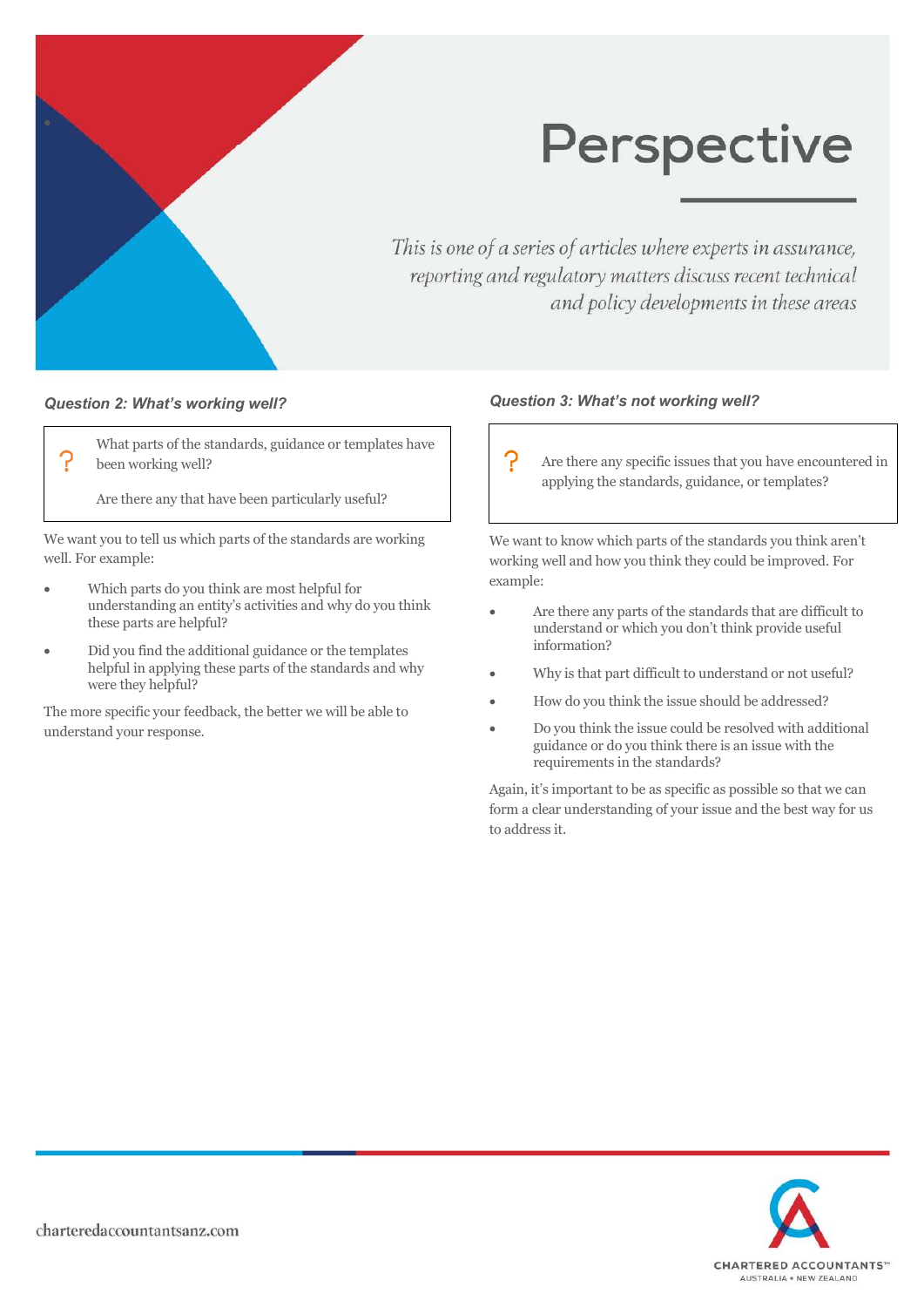## **Is there any other information the NZASB needs?**

We want to hear any other feedback you have on applying the standards.

If you have developed any customised guidance to help people apply the standards, we would love to see a copy. You can send us your guidance by email to [submissions@xrb.govt.nz.](mailto:submissions@xrb.govt.nz) Any non-public documents you send us will remain confidential and will not be included as part of your comments.

## **How can I give my feedback?**

There are three ways you can give us feedback.

You can:

- (a) complete our [online survey](https://www.surveymonkey.com/r/XRB-PIR);
- (b) fill out the [online feedback form;](https://www.xrb.govt.nz/reporting-requirements/review-of-simple-format-reporting-standards/online-feedback-form-2/) or
- (c) send us a [written submission.](https://www.xrb.govt.nz/reporting-requirements/review-of-simple-format-reporting-standards/upload-a-submission-2/)

You can choose to answer all of the questions or only those that are most relevant to you.

#### **What are the next steps?**

The next steps will involve the analysis of all submissions received. Based on this analysis the NZASB will determine the appropriate course of action.

This could include proposing amendments to the standards, changing the application guidance or reporting templates, or providing additional support.

If any changes are proposed to the standards, you will be given another opportunity to give your feedback before any amendments to the standards are made.

We are planning to issue a public feedback statement summarising the feedback we have received and the NZASB's planned actions in the second half of 2021.

An indicative timeline of the next steps in the process is shown below.

© 2019 Chartered Accountants Australia and New Zealand ABN 50 084 642 571 (CA ANZ). Formed in Australia. Members of CA ANZ are not liable for the debts and liabilities of CA ANZ.